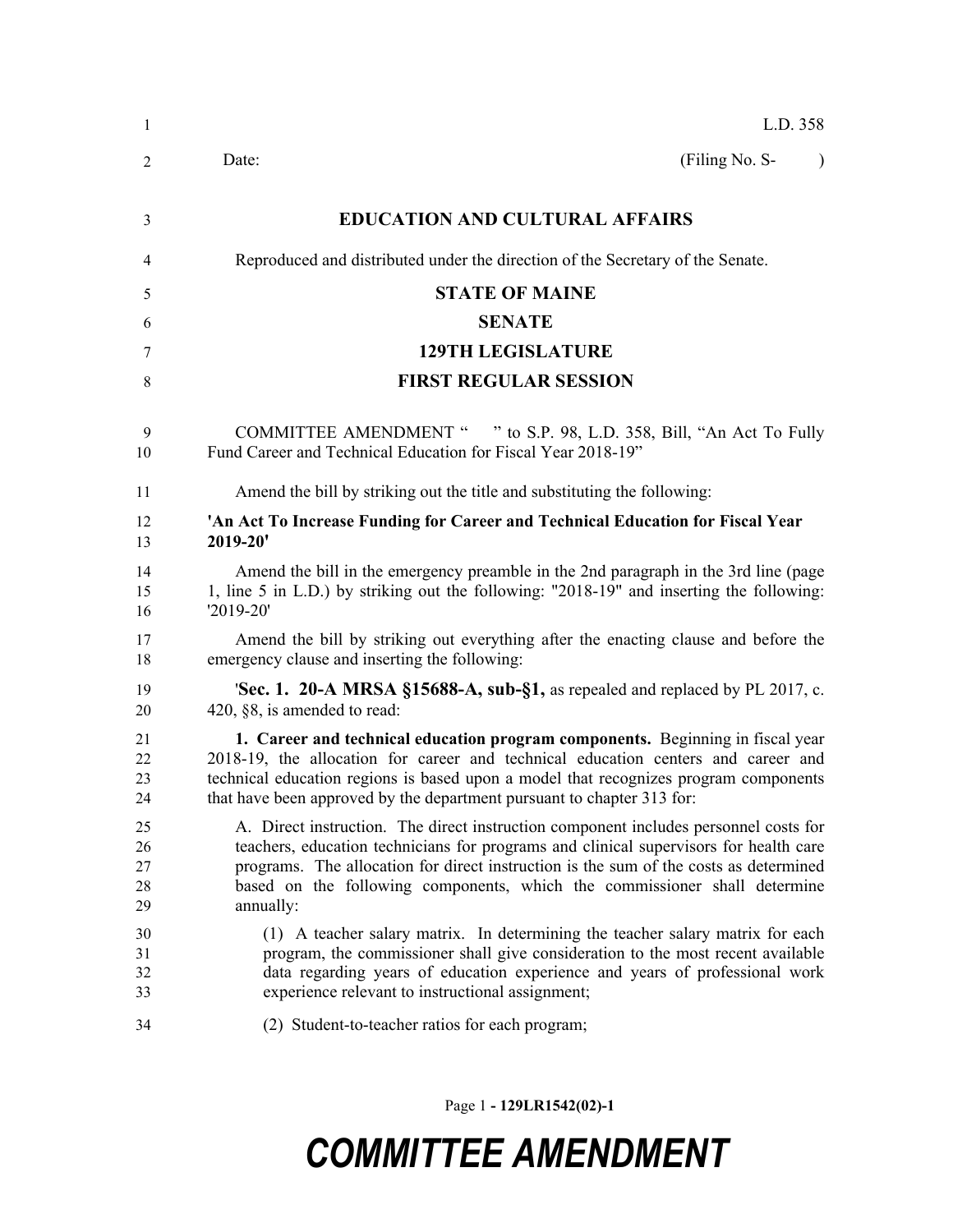| 1<br>$\overline{2}$<br>$\mathfrak{Z}$<br>$\overline{4}$<br>5<br>6<br>$\tau$<br>8 | (3) The number of education technicians required for purposes of instructional<br>support, based on student enrollment and program requirements.<br>The<br>commissioner shall calculate the education technician allocation by multiplying<br>the number of education technicians required by the statewide average salary for<br>full-time education technicians, based on the most recent available salary data,<br>but shall ensure that each career and technical education center or career and<br>technical education region is allocated at least one full-time education technician;<br>and |
|----------------------------------------------------------------------------------|-----------------------------------------------------------------------------------------------------------------------------------------------------------------------------------------------------------------------------------------------------------------------------------------------------------------------------------------------------------------------------------------------------------------------------------------------------------------------------------------------------------------------------------------------------------------------------------------------------|
| 9                                                                                | (4) The clinical supervision staffing level necessary for each program requiring                                                                                                                                                                                                                                                                                                                                                                                                                                                                                                                    |
| 10                                                                               | such staffing, based on student enrollment as determined pursuant to paragraph                                                                                                                                                                                                                                                                                                                                                                                                                                                                                                                      |
| 11                                                                               | G;                                                                                                                                                                                                                                                                                                                                                                                                                                                                                                                                                                                                  |
| 12                                                                               | B. Central administration. The central administration component includes personnel                                                                                                                                                                                                                                                                                                                                                                                                                                                                                                                  |
| 13                                                                               | costs for directors, assistant directors and clerical staff working in career and                                                                                                                                                                                                                                                                                                                                                                                                                                                                                                                   |
| 14                                                                               | technical education centers and career and technical education regions, as well as                                                                                                                                                                                                                                                                                                                                                                                                                                                                                                                  |
| 15                                                                               | business managers working in career and technical education regions. The central                                                                                                                                                                                                                                                                                                                                                                                                                                                                                                                    |
| 16                                                                               | administration allocation is the sum of:                                                                                                                                                                                                                                                                                                                                                                                                                                                                                                                                                            |
| 17                                                                               | (1) Costs for personnel for each career and technical education center and career                                                                                                                                                                                                                                                                                                                                                                                                                                                                                                                   |
| 18                                                                               | and technical education region, as follows:                                                                                                                                                                                                                                                                                                                                                                                                                                                                                                                                                         |
| 19                                                                               | (a) A director, the allocation for which must be for one full-time equivalent;                                                                                                                                                                                                                                                                                                                                                                                                                                                                                                                      |
| 20                                                                               | (b) An assistant director, the allocation for which must be based on student                                                                                                                                                                                                                                                                                                                                                                                                                                                                                                                        |
| 21                                                                               | enrollment as determined pursuant to paragraph G but may not exceed one                                                                                                                                                                                                                                                                                                                                                                                                                                                                                                                             |
| 22                                                                               | full-time equivalent;                                                                                                                                                                                                                                                                                                                                                                                                                                                                                                                                                                               |
| 23                                                                               | (c) Clerical staff, the allocation for which must be for at least one full-time                                                                                                                                                                                                                                                                                                                                                                                                                                                                                                                     |
| 24                                                                               | equivalent, with additional clerical staff allocations based on student                                                                                                                                                                                                                                                                                                                                                                                                                                                                                                                             |
| 25                                                                               | enrollment as determined pursuant to paragraph G;                                                                                                                                                                                                                                                                                                                                                                                                                                                                                                                                                   |
| 26                                                                               | (d) A career and technical education region business manager, the allocation                                                                                                                                                                                                                                                                                                                                                                                                                                                                                                                        |
| 27                                                                               | for which must be for one full-time equivalent; and                                                                                                                                                                                                                                                                                                                                                                                                                                                                                                                                                 |
| 28                                                                               | (e) Benefit costs for employees in central administration, which must be                                                                                                                                                                                                                                                                                                                                                                                                                                                                                                                            |
| 29                                                                               | calculated pursuant to section 15678, subsection 5, paragraph B; and                                                                                                                                                                                                                                                                                                                                                                                                                                                                                                                                |
| 30                                                                               | (2) Nonpersonnel costs, which the commissioner shall calculate annually based                                                                                                                                                                                                                                                                                                                                                                                                                                                                                                                       |
| 31                                                                               | upon the relationship of the most recent available career and technical education                                                                                                                                                                                                                                                                                                                                                                                                                                                                                                                   |
| 32                                                                               | expenditures for nonpersonnel costs to personnel costs;                                                                                                                                                                                                                                                                                                                                                                                                                                                                                                                                             |
| 33                                                                               | C. Supplies and other expenditures such as purchased services, dues and fees for                                                                                                                                                                                                                                                                                                                                                                                                                                                                                                                    |
| 34                                                                               | instructional programs. The allocation for supplies and other expenditures is the sum                                                                                                                                                                                                                                                                                                                                                                                                                                                                                                               |
| 35                                                                               | of:                                                                                                                                                                                                                                                                                                                                                                                                                                                                                                                                                                                                 |
| 36                                                                               | (1) A per-program allocation for supplies, as determined by the commissioner                                                                                                                                                                                                                                                                                                                                                                                                                                                                                                                        |
| 37                                                                               | based on the most recent available career and technical education expenditures                                                                                                                                                                                                                                                                                                                                                                                                                                                                                                                      |
| 38                                                                               | amount, adjusted to the year prior to the allocation year; and                                                                                                                                                                                                                                                                                                                                                                                                                                                                                                                                      |

Page 2 **- 129LR1542(02)-1**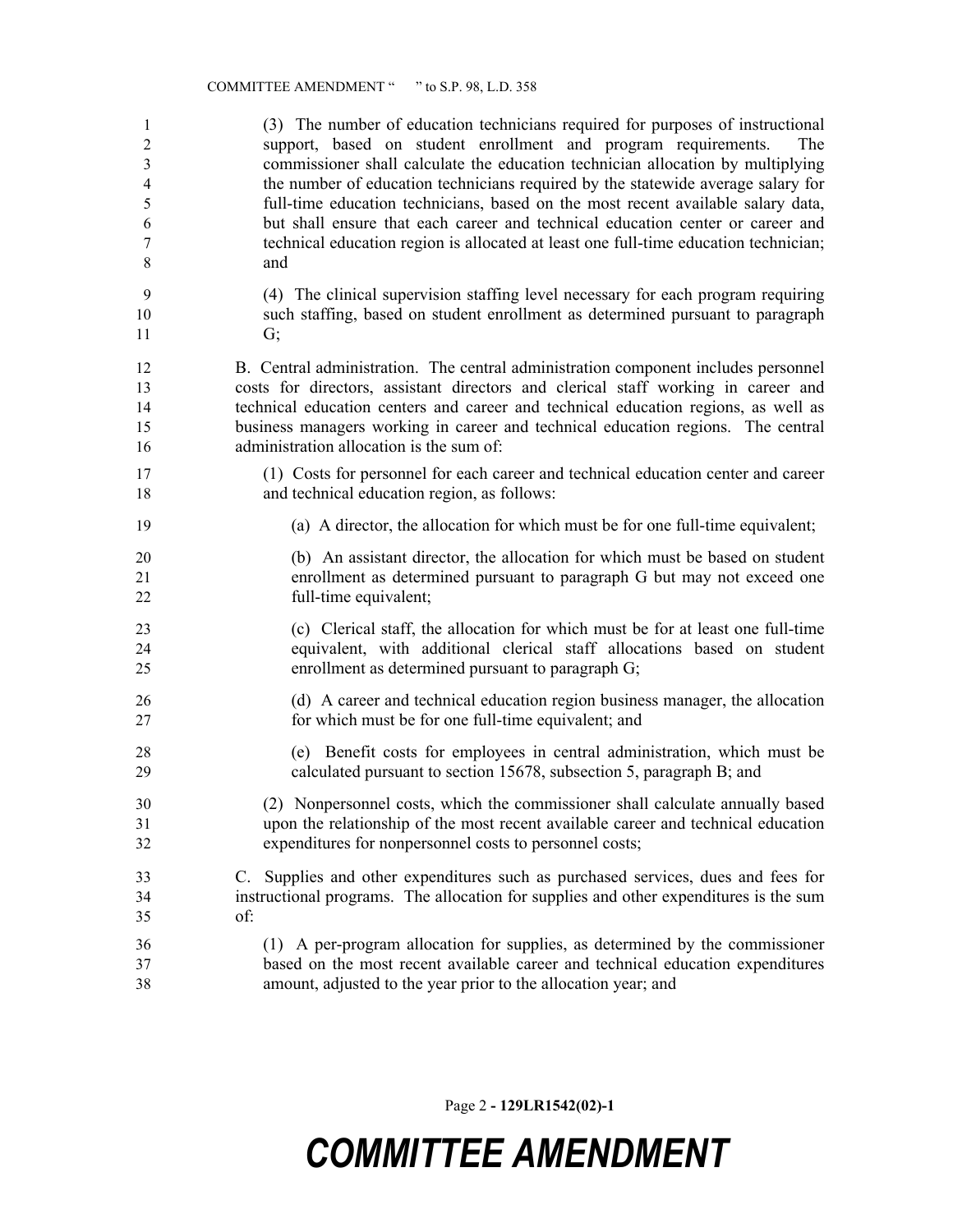(2) A per-pupil allocation for each student in each career and technical education center and each career and technical education region, determined by the commissioner based on: (a) The most recent available career and technical education expenditures amount, adjusted for inflation to the year prior to the allocation year; and (b) Student enrollment, as determined pursuant to paragraph G; D. Plant operation and maintenance, including all costs for operating and maintaining buildings and grounds. The commissioner shall determine the allocation for plant operation and maintenance costs for each career and technical education center and each career and technical education region by multiplying the square footage of the career and technical education center or career and technical education region building by an amount per square foot, as determined by the commissioner; E. Other student and staff support, which includes costs for student services coordination, career preparation, instructional technology, professional development, student assessment and program safety. The other student and staff support allocation is the sum of the costs for: (1) A counselor, the allocation for which must be for one full-time equivalent, to collaborate with sending school guidance counselors in order to maximize student participation at the middle school and high school grade levels; (2) Career and technical education center or career and technical education region student services coordinators, the allocation for which must be based on student enrollment, as determined pursuant to paragraph G, but no less than one full-time equivalent; (3) Benefit costs for employees under this paragraph, calculated pursuant to section 15678, subsection 5, paragraph B; and (4) Instructional technology, staff professional development, student assessment and program safety. The commissioner shall calculate a per-pupil allocation for this allocation based upon student enrollment, as determined pursuant to paragraph G, and the relationship of the most recent available career and technical education expenditures for these costs to total costs, adjusted to the year prior to the allocation year; F. Equipment provided pursuant to subsection 6; and G. Student enrollment, which is determined as follows. (1) For each program or plan approved pursuant to chapter 313 that has 3 years of attending student counts on October 1st, student enrollment is a 3-year average of the attending student counts on October 1st for that program or plan. (2) For each program or plan approved pursuant to chapter 313 that is not governed by subparagraph (1), including a new program or plan approved pursuant to chapter 313, student enrollment must be based on the estimated attending student count submitted in accordance with the application for the program or plan approval. This estimated attending student count must be used

Page 3 **- 129LR1542(02)-1**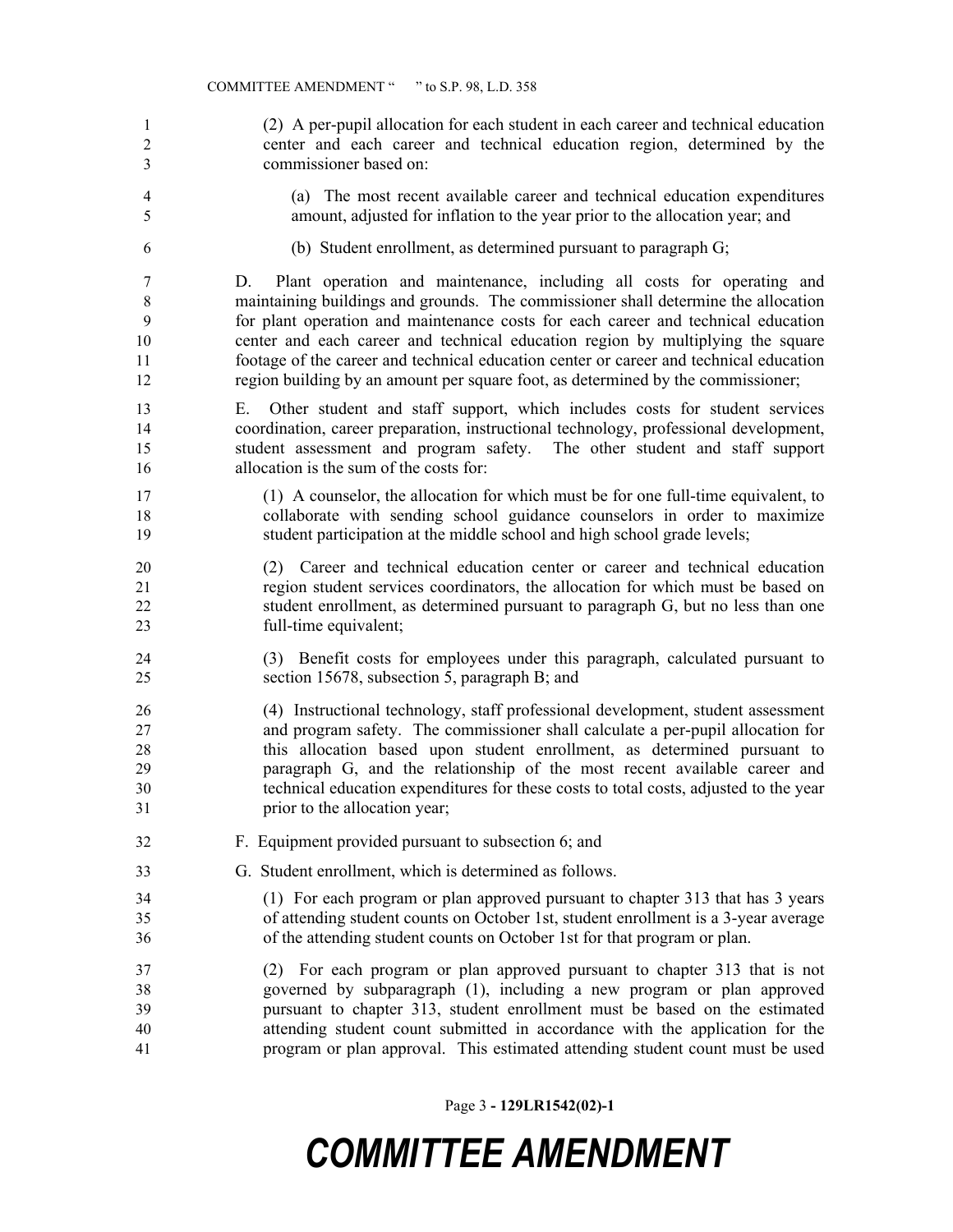until the program or plan has 3 consecutive years of actual attending student counts on October 1st.

 The total allocation for a career and technical education center or career and technical education region is the sum of the components in paragraphs A to E, except if the sum of the components in paragraphs A to E is less than the most recent expenditure data, as adjusted for inflation to the year prior to the allocation year, the career and technical education center or career and technical education region may not receive less than the adjusted expenditure, and if the sum of the components in paragraphs A to E is more than 5% 15% greater than the most recent expenditure data, as adjusted for inflation to the year prior to the allocation year, then the career and technical education center or career and technical education region may not receive more than the adjusted expenditures plus 12  $5\%$  15%.

 The commissioner shall authorize monthly payment of allocations to career and technical education centers and career and technical education regions in an amount equal to 1/12 of the total allocation. Payments for satellite programs as approved pursuant to chapter 313 must be made within this schedule to the responsible career and technical education center or career and technical education region; it is the responsibility of the career and technical education center or career and technical education region to provide the state support for the approved satellite program to the school administrative unit that operates the approved satellite program.

 If a school administrative unit operating a career and technical education center or career and technical education region has any unexpended funds at the end of the fiscal year, these funds must be carried forward for the purposes of career and technical education.

 **Sec. 2. Appropriations and allocations.** The following appropriations and allocations are made.

#### **EDUCATION, DEPARTMENT OF**

#### **General Purpose Aid for Local Schools 0308**

 Initiative: Provides funding to increase the cap on the total allocation for a career and technical education center or a career and technical education region whose sum of the program components pursuant to the Maine Revised Statutes, Title 20-A, section 15688-A, subsection 1 is greater than the most recent expenditure data, as adjusted for inflation to the year prior to the allocation year, from 5% to 15%.

| 33 | <b>GENERAL FUND</b>       | 2019-20     | $2020 - 21$ |
|----|---------------------------|-------------|-------------|
| 34 | All Other                 | \$1,556,944 | \$0         |
| 35 |                           |             |             |
| 36 | <b>GENERAL FUND TOTAL</b> | \$1,556,944 | \$0         |
| 37 |                           |             |             |

 Amend the bill by relettering or renumbering any nonconsecutive Part letter or section number to read consecutively.

Page 4 **- 129LR1542(02)-1**